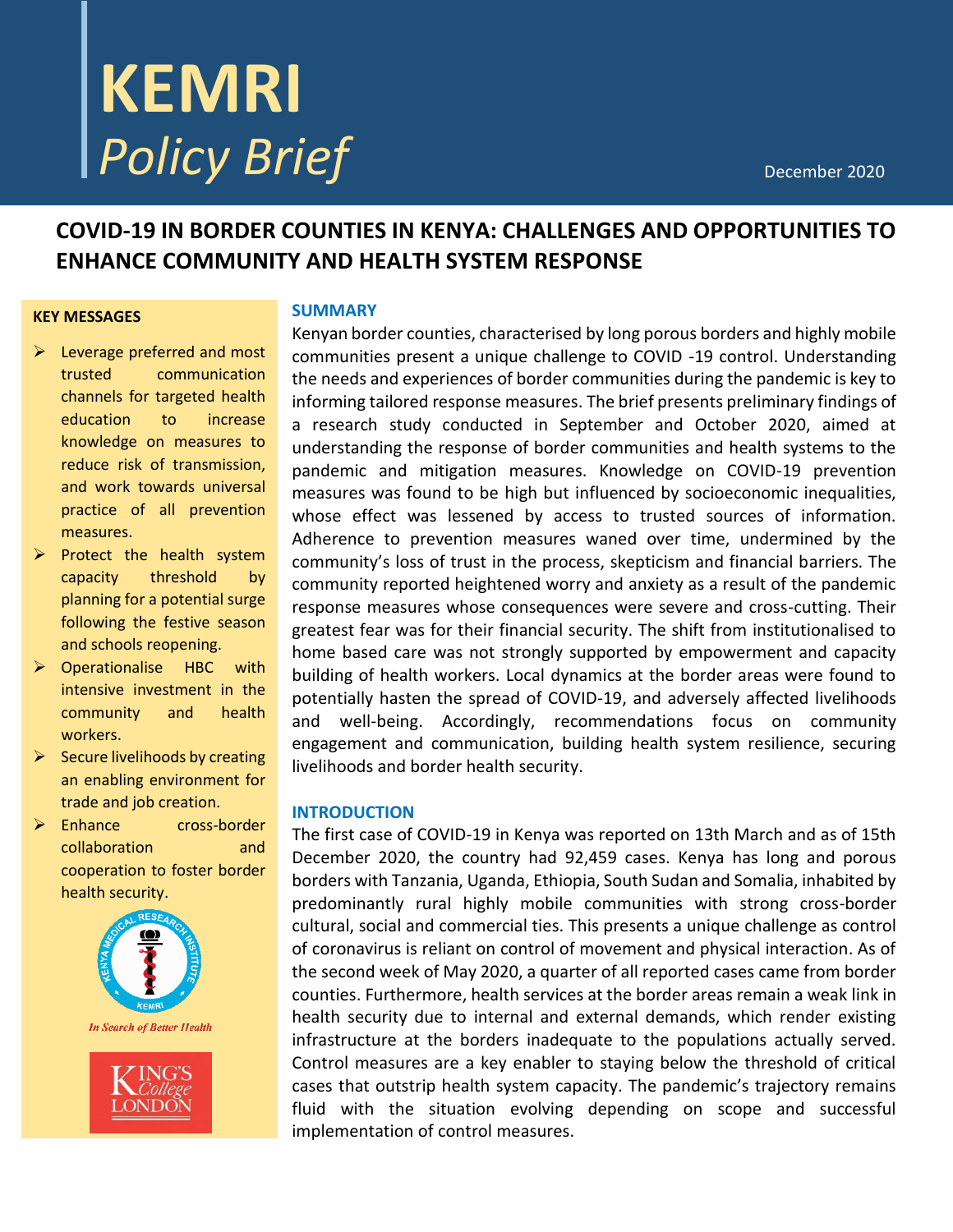#### **METHODOLOGY**

The aim of the study was to understand the response of border communities and health systems to the pandemic and mitigation measures. In September and October 2020, we conducted a household e-survey involving 582 randomly sampled adult participants, and 73 qualitative telephone interviews with policy actors, healthcare workers, truckers and traders, COVID survivors and carers, and other community members including religious leaders, village elders, persons living with disability and commercial sex workers, in Busia and Mandera counties.

#### **RESULTS AND CONCLUSIONS**

Majority (88%) of the e-survey participants were aged 55 years and above; 57% were female, 43% male; and 14% without formal education. Preliminary analysis showed:

**1. Community response to COVID-19 pandemic**

#### *Knowledge on COVID-19 and prevention measures*

- $\triangleright$  Survey results showed the overall level of knowledge of COVID-19 and measures to reduce the risk of infection was high. The most common COVID-19 prevention behaviour identified was regular washing hands (86.5%), use of hand sanitiser (74.8%), wearing a face mask (63.1%), covering the mouth when sneezing or coughing (56.3%) and keeping 2 meters distance from others (40.1%).
- $\triangleright$  Knowledge on COVID prevention measures varied by educational level and wealth status. However, these inequalities were lessened by access to trusted sources of information (*religious leaders were the most trusted source of information on handwashing, WhatApp for wearing a face mask and covering mouth and nose when coughing or sneezing, radio for use of hand sanitizers and community health workers (CHWs) for social distancing*). Overall, the most trusted source of information for COVID-19 was local radio (73.8%).

*Adherence to prevention measures:* Interviewees indicated that adherence to prevention was reasonably high at the beginning of the response, driven in part by the perceived seriousness of the measures implemented, such as movement restrictions, closure of border points and schools.

However, continued adherence and the community's belief and trust in the process was undermined by:

- $\triangleright$  Perceived extreme sanctions for nonadherence and alleged misappropriation of resources.
- > The experience of COVID-19, especially for asymptomatic patients, who had difficulty reconciling the experience with what they had learnt from the media was a very serious illness.
- $\triangleright$  The perceived 'remoteness' of testing, being done in distant labs, conferred a sense of dissonance from the testing results.
- $\triangleright$  Skepticism, largely based on not having seen or known anyone who had the disease.
- $\triangleright$  The example set by political leaders not following prevention measures.
- $\triangleright$  Financial constraints and the need to continue earning a livelihood, including cross-border trade.

*Community experiences*: The socio-economic impact of the pandemic on livelihoods and well-being seemed to be severe. Interviewees reported:

- $\triangleright$  Heightened fear, worry and anxiety, more so among the educated.
- $\triangleright$  Overwhelming worry about financial security as a result of lost incomes and livelihoods. They attributed increased family conflict, continuing transactional sex, sexual and gender-based violence, marriage separation/divorce, suicide and theft to financial disruptions.
- $\triangleright$  Fears over increased cases of early marriages and teenage pregnancies.
- $\triangleright$  Disruption in cross-border trade which affected food prices, increased the cost of living and forced some to downgrade their standards of living.
- $\triangleright$  People with disabilities and older people were the most vulnerable as few were reached by government social protection programmes.

#### **2. Health system response to COVID-19 pandemic**

*Care for COVID-19 patients:* Interviews with stakeholders in health revealed:

- $\triangleright$  Deliberate measures were taken to create public awareness and increase health system capacity to provide care to COVID-19 patients and their contacts. This included identification and equipping of isolation and quarantine sites and establishing critical care capacity.
- $\triangleright$  Implementation of response measures was slowed by lack of budgetary allocation for emergencies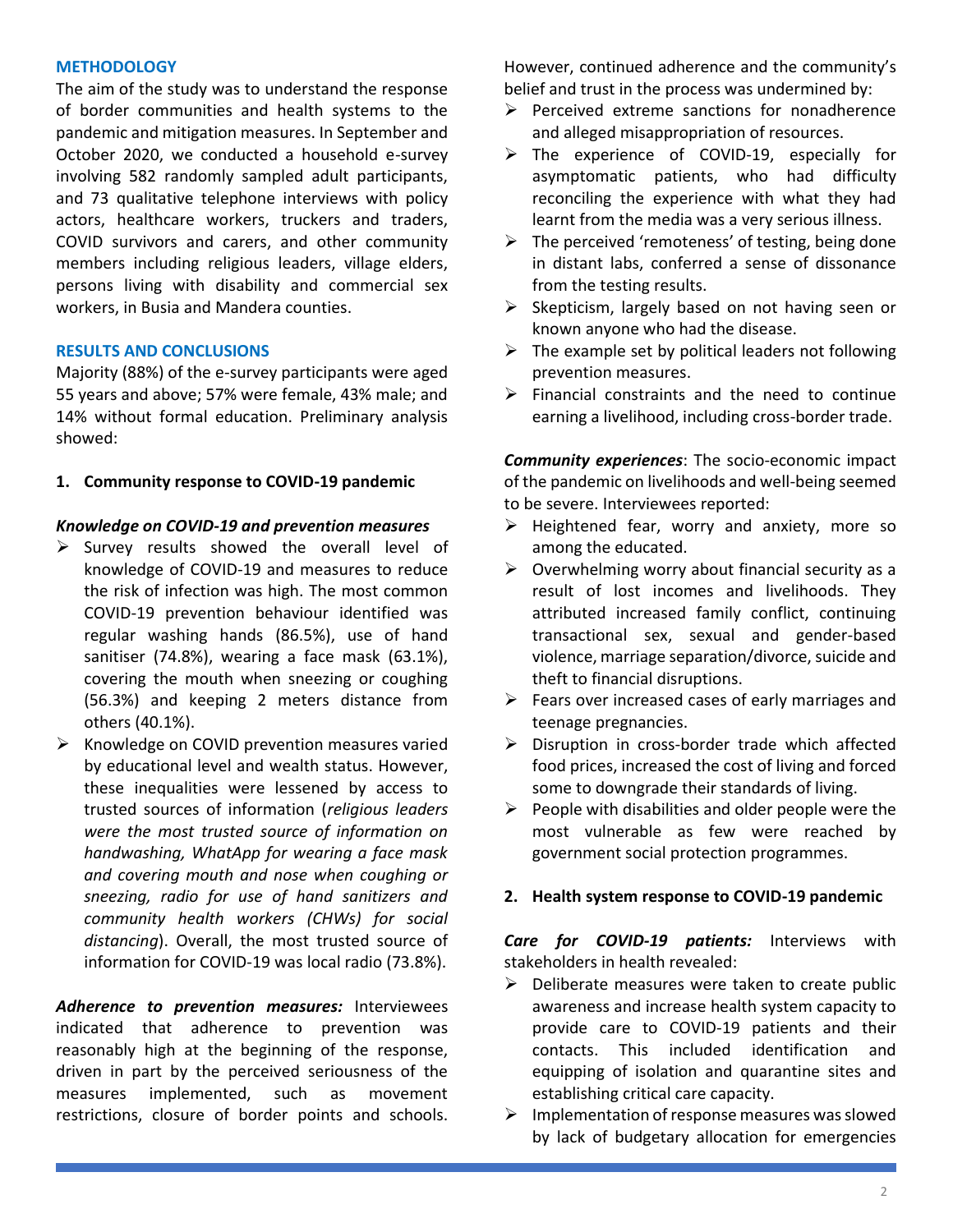and limited resources. The counties had to rely on partner support to bridge gaps while administrative processes for release of funding was ongoing. Both counties had to cater for isolation and quarantine of people plying their trade across the border point specifically truck drivers.

 $\triangleright$  Pivoting of health resources to COVID response reported to have hampered delivery of other health services such as emergency referrals in Busia, and in Mandera water safety checks resulting in increases in diarrhoeal cases. Lack of drugs at health facilities was also mentioned.

*Testing and contact tracing:* Contact tracing was not uniformly adopted. Interviewees in Mandera County discussed leveraging the generally heightened vigilance and surveillance network to trace and quarantine contacts of cases, whilst interviewees in Busia described delays or lost opportunities for contact tracing. Contacts who crossed the border were lost to follow-up, hindering containment efforts.

*Home-based care (HBC):* With increased knowledge on COVID-19 and the rise in cases, provision of care evolved from fully institutionalised isolation and quarantine to home-based isolation for asymptomatic/mild cases and hospitalisation of severe cases.

- $\triangleright$  Preparedness and implementation of the homebased isolation and care system was not strongly supported by empowerment and capacity building of CHVs and other health workers. Reports from COVID-19 survivors and their caregivers was reflective of these gaps.
- $\triangleright$  News of the diagnosis was met with fear and anxiety, and wherever possible this information was restricted to immediate family. Where this was not the case, some households were reportedly shunned by the community.
- $\triangleright$  There were concerns about feasibility of implementing HBC, as typical homesteads did not have suitable facilities for maintaining effective hygiene, and were too small for social distancing and isolation.

**3. Border-specific issues pertaining to the COVID-19 response**

# *Cross-border collaboration*

- $\triangleright$  There was collaboration on testing and tracking truck drivers. However, it took time to harmonize the trucker testing protocol across the border points causing delays in transit of cargo.
- $\triangleright$  Testing on the Kenyan side was interrupted by shortages of test kits, and in the case of Mandera the additional challenge of distant testing labs. This resulted in longer transit times and prolonged pooling of the drivers. Stakeholders felt this contributed to increased community transmission of COVID-19 in Busia.

### *Cross-border movement restrictions*

- $\triangleright$  Restrictions in movement of people across the border was reported to have hampered Kenyan traders' access to Ugandan markets, with small scale traders particularly hard hit. In contrast, it was reported that pastoralists in Mandera hardly use designated border crossings, further undermining controls on movement.
- $\triangleright$  The long turnaround on mandatory COVID-19 testing prompted attempts to bypass regulations by using unofficial crossings *(panya routes);*  consequently the community noted a rise in the cost of food. Of notable concern were reports of criminal activity such as rape of female traders along these routes.

# *Cross-border collaboration and health security*

- $\triangleright$  Policy actors were of the opinion that border health security warrants the same measure of focus as national security, and health investments in these areas should be paired with military investments.
- $\triangleright$  Mandera County exhibited innovativeness in addressing local challenges through the establishment of a multiagency cross-border health committee.
- $\triangleright$  Stakeholders reported some hesitance among neighbouring countries in sharing health information.
- $\triangleright$  Testing of food quality at Mandera border point was a specific gap they requested be addressed.